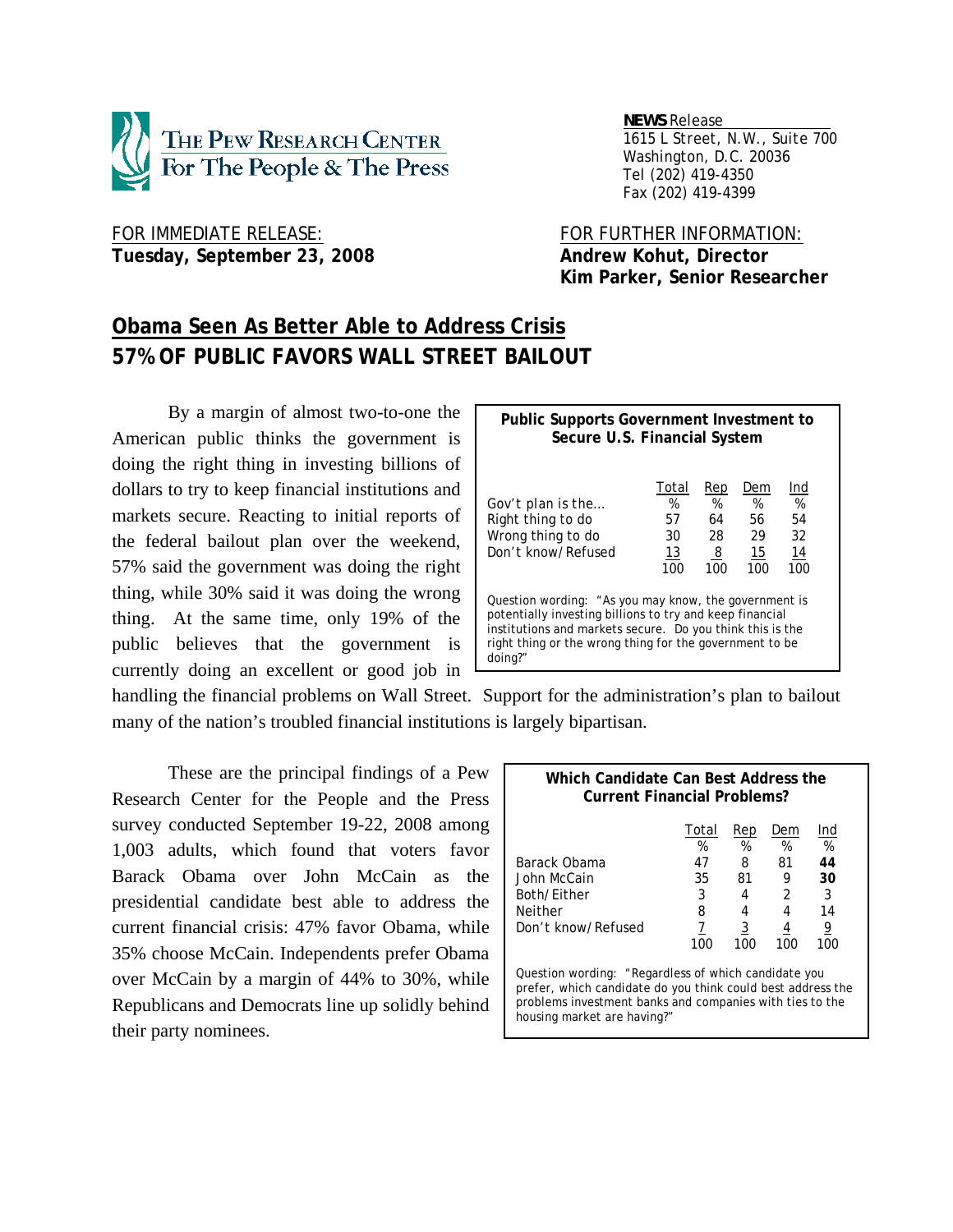The survey finds the highest level of citizen interest in reports about the economy in nearly 20 years of Center news interest polling. A solid majority of Americans (56%) say they followed news about the economy very closely last week. In addition, 49% say they followed news about the turmoil on Wall Street very closely.

Furthermore, large numbers of Americans were aware of specific aspects of the Wall Street story. Nearly two-thirds (64%) reported hearing a lot about the Federal Reserve's loan to insurance giant AIG; 59%



heard a lot about Lehman Brothers filing for bankruptcy; and roughly half (49%) heard a lot about the sale of Merrill Lynch to Bank of America. By Monday night 58% had heard a lot about the government bailout plan.

Despite the intense public focus on economic and financial news, relatively few Americans (24%) say they understand the recent problems on Wall Street very well. A relatively large proportion (48%) say they understand the current financial crisis fairly well, while 28% say they have very little or no understanding of the situation. Among those who say they have a good understanding of the crisis, 54% express a positive view of the government's plan to invest billions to shore up financial institutions; that differs little from those who say they understand the situation fairly well (58%), or those who say they understand little or nothing about the plan (54%). **Government Receives Low Ratings** 

The government is widely criticized for its handling of the financial problems on Wall Street. Only 2% say the government is doing an excellent job and 17% say it's doing a good job. The vast majority of Americans say the government is doing only a fair (44%) or poor (33%) job handling the problems on Wall Street. These negative assessments of the government's performance are shared by Republicans and Democrats alike. Democrats and independents are particularly critical of the government in this

| on the Handling of Financial Problems                                                                                                                                                                   |                                                           |                                             |                                                    |                                                     |  |  |
|---------------------------------------------------------------------------------------------------------------------------------------------------------------------------------------------------------|-----------------------------------------------------------|---------------------------------------------|----------------------------------------------------|-----------------------------------------------------|--|--|
| Government is doing<br>job handling<br>Wall Street problems<br><b>Fxcellent</b><br>Good<br>Only fair<br>Poor<br>Don't know/Refused                                                                      | Total<br>%<br>$\mathcal{P}$<br>17<br>44<br>33<br>4<br>100 | Rep<br>%<br>3<br>32<br>43<br>18<br>4<br>100 | Dem<br>%<br>10<br>48<br>38<br>$\frac{3}{2}$<br>100 | Ind<br>%<br>15<br>44<br>38<br>$\overline{2}$<br>100 |  |  |
| Question wording: "Based on what you have read and<br>heard, do you think that the government is doing an<br>excellent, good, only fair or poor job handling the financial<br>problems on Wall Street?" |                                                           |                                             |                                                    |                                                     |  |  |

regard: 38% of each say the government is doing a poor job.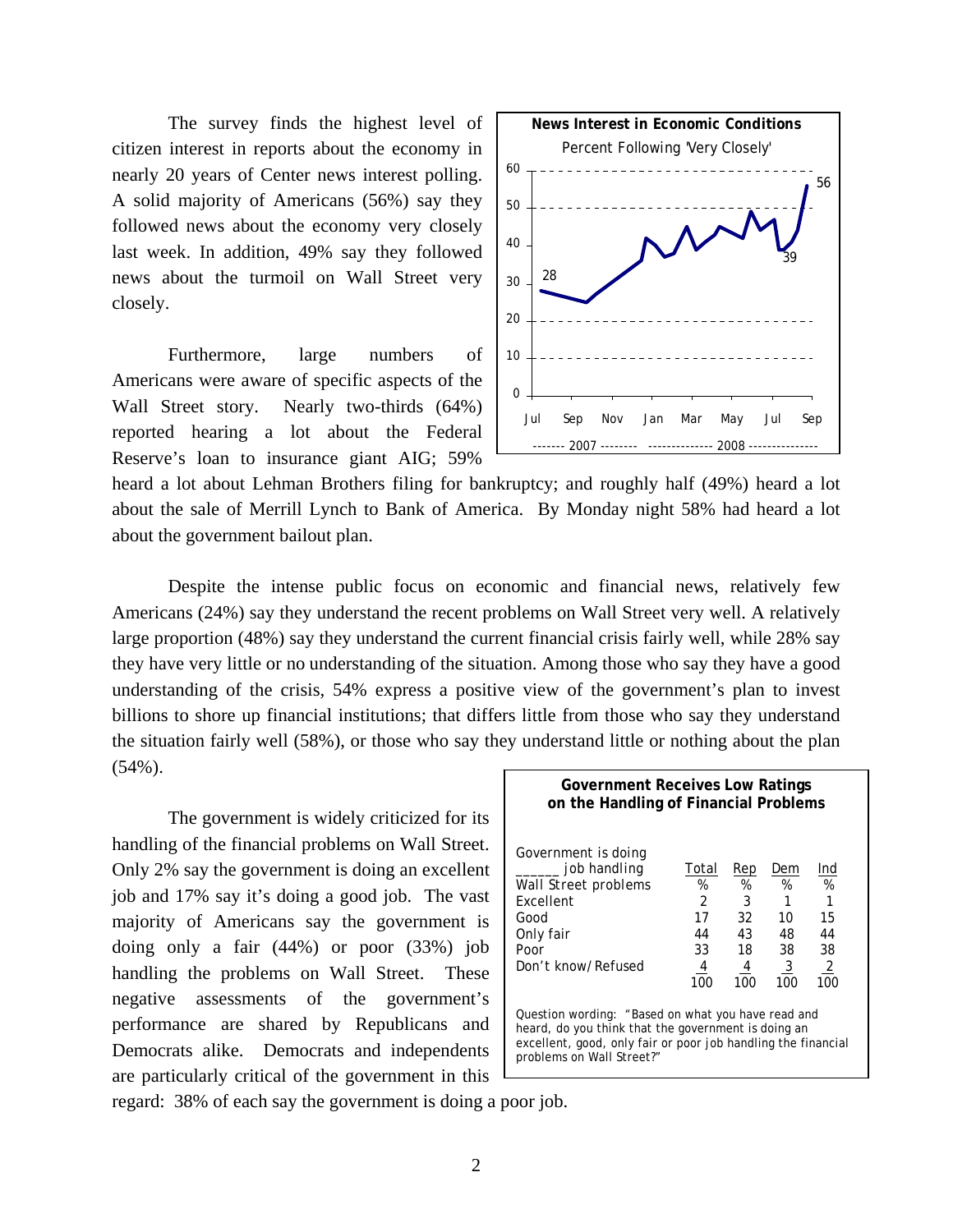# **About the Survey**

Results for the survey are based on telephone interviews among a nationwide sample of approximately 1,000 adults, 18 years of age or older, conducted under the direction of ORC (Opinion Research Corporation). For results based on the total sample, one can say with 95% confidence that the error attributable to sampling is plus or minus 3.5 percentage points.

In addition to sampling error, one should bear in mind that question wording and practical difficulties in conducting surveys can introduce error or bias into the findings of opinion polls, and that results based on subgroups will have larger margins of error.

## **About the Pew Research Center for the People & the Press**

The Pew Research Center for the People  $\&$  the Press is an independent opinion research group that studies attitudes toward the press, politics and public policy issues. We are sponsored by The Pew Charitable Trusts and are one of seven projects that make up the Pew Research Center, a nonpartisan "fact tank" that provides information on the issues, attitudes and trends shaping America and the world.

The Center's purpose is to serve as a forum for ideas on the media and public policy through public opinion research. In this role it serves as an important information resource for political leaders, journalists, scholars, and public interest organizations. All of our current survey results are made available free of charge.

All of the Center's research and reports are collaborative products based on the input and analysis of the entire Center staff consisting of:

 Andrew Kohut, Director Scott Keeter, Director of Survey Research Carroll Doherty and Michael Dimock, Associate Directors Kim Parker, Senior Researcher Michael Remez, Senior Writer Juliana Menasce Horowitz, Robert Suls, Shawn Neidorf, Leah Christian and Jocelyn Kiley, Research Associates Kathleen Holzwart and Alec Tyson, Research Analysts James Albrittain, Research Assistant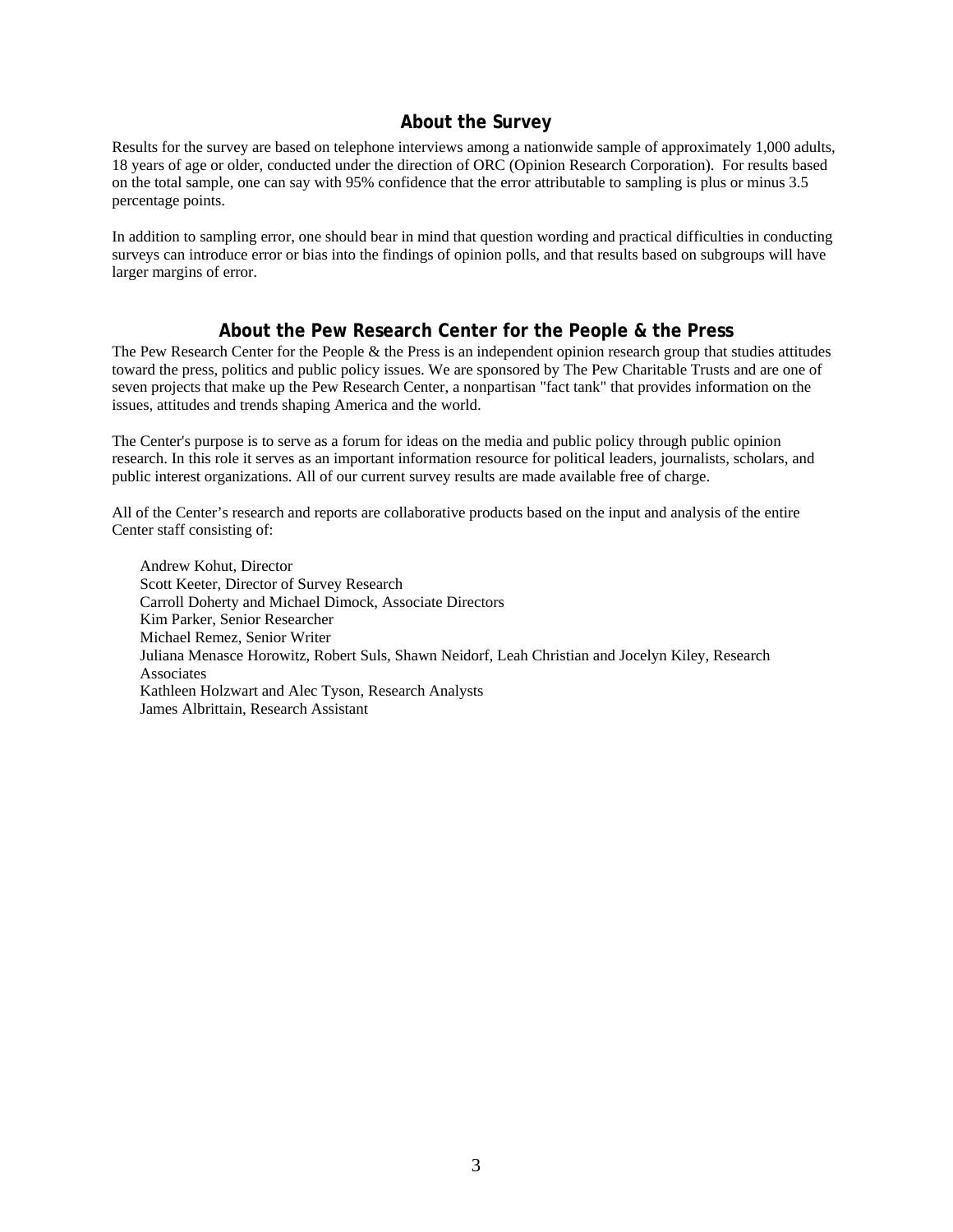#### **PEW RESEARCH CENTER FOR THE PEOPLE & THE PRESS SEPTEMBER 19-22, 2008 NEWS INTEREST INDEX OMNIBUS SURVEY TOPLINE N=1,003**

#### **QUESTIONS 1 AND 2 HELD FOR FUTURE RELEASE**

Q.3 As I read a list of some stories covered by news organizations this past week, please tell me if you happened to follow each news story very closely, fairly closely, not too closely, or not at all closely. First, **[INSERT ITEM; ROTATE ITEMS IN BLOCKS A-C FIRST, FOLLOWED BY D-F] [IF NECESSARY** "Did you follow **[ITEM]** very closely, fairly closely, not too closely or not at all closely?"**]** 

#### **ITEMS 3A, 3C, 3E, AND 3F HELD FOR FUTURE RELEASE**

|    |                                         | Very    | Fairly  | Not too | Not at all       | DK/       |
|----|-----------------------------------------|---------|---------|---------|------------------|-----------|
|    |                                         | Closely | Closely | Closely | Closely          | Refused   |
| b. | Reports about the condition of the U.S. |         |         |         |                  |           |
|    | economy                                 | 56      | 27      | 12      | 5                | $* = 100$ |
|    | September 5-8, 2008                     | 44      | 33      | 16      | $\overline{7}$   | $* = 100$ |
|    | <b>August 29-31, 2008</b>               | 41      | 34      | 13      | 11               | $1 = 100$ |
|    | <b>August 15-18, 2008</b>               | 39      | 36      | 15      | 10               | $* = 100$ |
|    | <b>August 8-11, 2008</b>                | 39      | 35      | 16      | 10               | $* = 100$ |
|    | <b>August 1-4, 2008</b>                 | 47      | 34      | 11      | 8                | $0=100$   |
|    | July 25-28, 2008                        | 46      | 32      | 10      | 12               | $* = 100$ |
|    | July 18-21, 2008                        | 45      | 33      | 13      | $\boldsymbol{9}$ | $* = 100$ |
|    | <b>July 11-14, 2008</b>                 | 44      | 33      | 12      | 10               | $1 = 100$ |
|    | June 27-30, 2008                        | 49      | 31      | 12      | $\overline{7}$   | $1 = 100$ |
|    | June 13-16, 2008                        | 42      | 33      | 14      | 11               | $* = 100$ |
|    | May 9-12, 2008                          | 45      | 31      | 13      | 11               | $* = 100$ |
|    | May 2-5, 2008                           | 43      | 31      | 15      | 10               | $1 = 100$ |
|    | April 18-21, 2008                       | 41      | 35      | 13      | 10               | $1 = 100$ |
|    | April 4-7, 2008                         | 39      | 37      | 12      | 12               | $* = 100$ |
|    | March 28-31, 2008                       | 42      | 36      | 14      | ${\bf 8}$        | $* = 100$ |
|    | March 20-24, 2008                       | 45      | 33      | 13      | $\boldsymbol{9}$ | $* = 100$ |
|    | February 29-March 3, 2008               | 38      | 35      | 15      | 11               | $1 = 100$ |
|    | <b>February 15-18, 2008</b>             | 37      | 36      | 11      | 16               | $8 = 100$ |
|    | <b>February 1-4, 2008</b>               | 40      | 37      | 14      | 8                | $1 = 100$ |
|    | <b>January 18-21, 2008</b>              | 42      | 31      | 16      | 11               | $* = 100$ |
|    | <b>January 11-14, 2008</b>              | 36      | 32      | 15      | 16               | $1 = 100$ |
|    | <b>November 2-5, 2007</b>               | 27      | 37      | 16      | 19               | $1 = 100$ |
|    | October 19-22, 2007                     | 25      | 34      | 20      | 21               | $* = 100$ |
|    | <b>August 10-13, 2007</b>               | 28      | 36      | 18      | 18               | $* = 100$ |
|    | Mid-November, 2006                      | 31      | 40      | 17      | 11               | $1 = 100$ |
|    | December, 2005                          | 35      | 35      | 18      | 11               | $1 = 100$ |
|    | Early November, 2005                    | 35      | 39      | 17      | 9                | $* = 100$ |
|    | Mid-May, 2005                           | 30      | 39      | 19      | 11               | $1 = 100$ |
|    | January, 2005                           | 35      | 41      | 17      | $\overline{7}$   | $* = 100$ |
|    | Mid-October, 2004                       | 30      | 43      | 16      | 10               | $1 = 100$ |
|    | Early September, 2004                   | 39      | 34      | 15      | 11               | $1 = 100$ |
|    | Mid-January, 2004                       | 37      | 41      | 15      | $\boldsymbol{7}$ | $* = 100$ |
|    | December, 2003                          | 35      | 38      | 14      | 11               | $2=100$   |
|    | November, 2003                          | 40      | 34      | 15      | 10               | $1 = 100$ |
|    | October, 2003                           | 32      | 39      | 16      | 12               | $1 = 100$ |
|    | September, 2003                         | 39      | 30      | 18      | 12               | $1 = 100$ |
|    | March, 2003                             | 40      | 35      | 16      | $\,8\,$          | $1 = 100$ |
|    | February, 2003                          | 42      | 33      | 15      | 10               | $* = 100$ |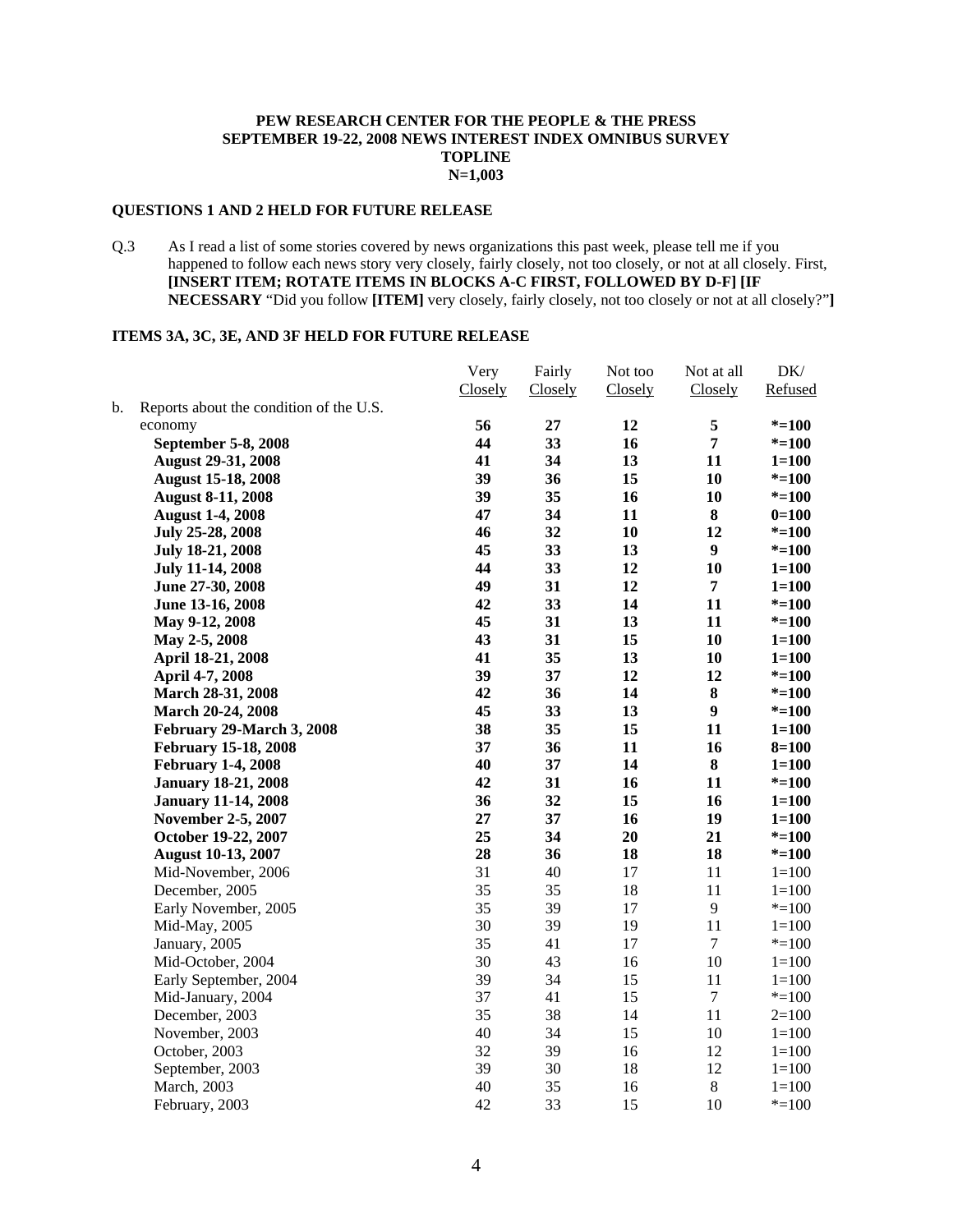# **Q.3 CONTINUED…**

|    |                                               | Very    | Fairly  | Not too | Not at all       | $DK/$     |
|----|-----------------------------------------------|---------|---------|---------|------------------|-----------|
|    |                                               | Closely | Closely | Closely | Closely          | Refused   |
|    | January, 2003                                 | 40      | 35      | 13      | 11               | $1 = 100$ |
|    | December, 2002                                | 38      | 34      | $17\,$  | 10               | $1 = 100$ |
|    | February, 2002                                | 35      | 40      | 15      | 9                | $1 = 100$ |
|    | January, 2002                                 | 30      | 44      | 16      | 9                | $1 = 100$ |
|    | December, 2001                                | 37      | 40      | 13      | $\,8\,$          | $2=100$   |
|    | Mid-November, 2001                            | 41      | 36      | 15      | $\boldsymbol{7}$ | $1 = 100$ |
|    | June, 2001                                    | 24      | 41      | 18      | 16               | $1 = 100$ |
|    | May, 2001                                     | 34      | 36      | 15      | 15               | $0=100$   |
|    | April, 2001                                   | 36      | 34      | 16      | 13               | $1 = 100$ |
|    | February, 2001                                | 30      | 39      | 18      | 12               | $1 = 100$ |
|    | January, 2001                                 | 32      | 38      | 17      | 11               | $2=100$   |
|    | June, 1995                                    | 26      | 41      | 22      | 11               | $* = 100$ |
|    | March, 1995                                   | 27      | 45      | 19      | 9                | $* = 100$ |
|    | February, 1995                                | 23      | 41      | 22      | 13               | $1 = 100$ |
|    | December, 1994                                | 28      | 43      | 20      | 9                | $* = 100$ |
|    | October, 1994                                 | 27      | 40      | 20      | 12               | $1 = 100$ |
|    | June, 1994                                    | 25      | 42      | 23      | 10               | $* = 100$ |
|    | May, 1994                                     | 33      | 40      | 16      | 10               | $1 = 100$ |
|    | January, 1994                                 | 34      | 39      | 16      | 10               | $1 = 100$ |
|    | Early January, 1994                           | 36      | 44      | 13      | $\boldsymbol{7}$ | $* = 100$ |
|    | December, 1993                                | 35      | 41      | 15      | $\,$ 8 $\,$      | $1 = 100$ |
|    | October, 1993                                 | 33      | 38      | 20      | 9                | $* = 100$ |
|    | September, 1993                               | 37      | 40      | 14      | $\,8\,$          | $1 = 100$ |
|    | Early September, 1993                         | 39      | 39      | 14      | 9                | $* = 100$ |
|    | August, 1993                                  | 41      | 36      | 14      | 9                | $* = 100$ |
|    | May, 1993                                     | 37      | 38      | 18      | 6                | $1 = 100$ |
|    | February, 1993                                | 49      | 36      | 10      | 5                | $*=100$   |
|    | January, 1993                                 | 42      | 39      | 12      | $\tau$           | $* = 100$ |
|    | September, 1992                               | 43      | 37      | 13      | $\sqrt{6}$       | $1 = 100$ |
|    | May, 1992                                     | 39      | 39      | 15      | 6                | $1 = 100$ |
|    | March, 1992                                   | 47      | 38      | 11      | 4                | $*=100$   |
|    | February, 1992                                | 47      | 37      | 10      | 6                | $*=100$   |
|    | January, 1992                                 | 44      | 40      | 11      | 5                | $* = 100$ |
|    | October, 1991                                 | 36      | 38      | 16      | 9                | $1 = 100$ |
| d. | Turmoil among major financial institutions on |         |         |         |                  |           |
|    | Wall Street                                   | 49      | 28      | 14      | $\boldsymbol{9}$ | $* = 100$ |
|    | <b>TREND FOR COMPARISON:1</b>                 |         |         |         |                  |           |
|    | September 12-15, 2008: Government             |         |         |         |                  |           |
|    | takeover of Fannie Mae and Freddie Mac        | 28      | 35      | 19      | 17               | $1 = 100$ |
|    | March 20-24, 2008: Bear Stearns buyout        | 21      | 26      | 21      | 32               | $* = 100$ |
|    | August, 1989: Savings and loan bailout        | 26      | 30      | 20      | 23               | $1 = 100$ |

 $\frac{1}{1}$ 

September 12-15, 2008 asked about: "The federal government taking control of the mortgage companies Fannie Mae and Freddie Mac." March 20-24, 2008 asked about: "The buyout of Wall Street investment bank Bear Stearns." August, 1989 asked about: "Passage in Congress of a bill to bailout ailing savings and loan institutions."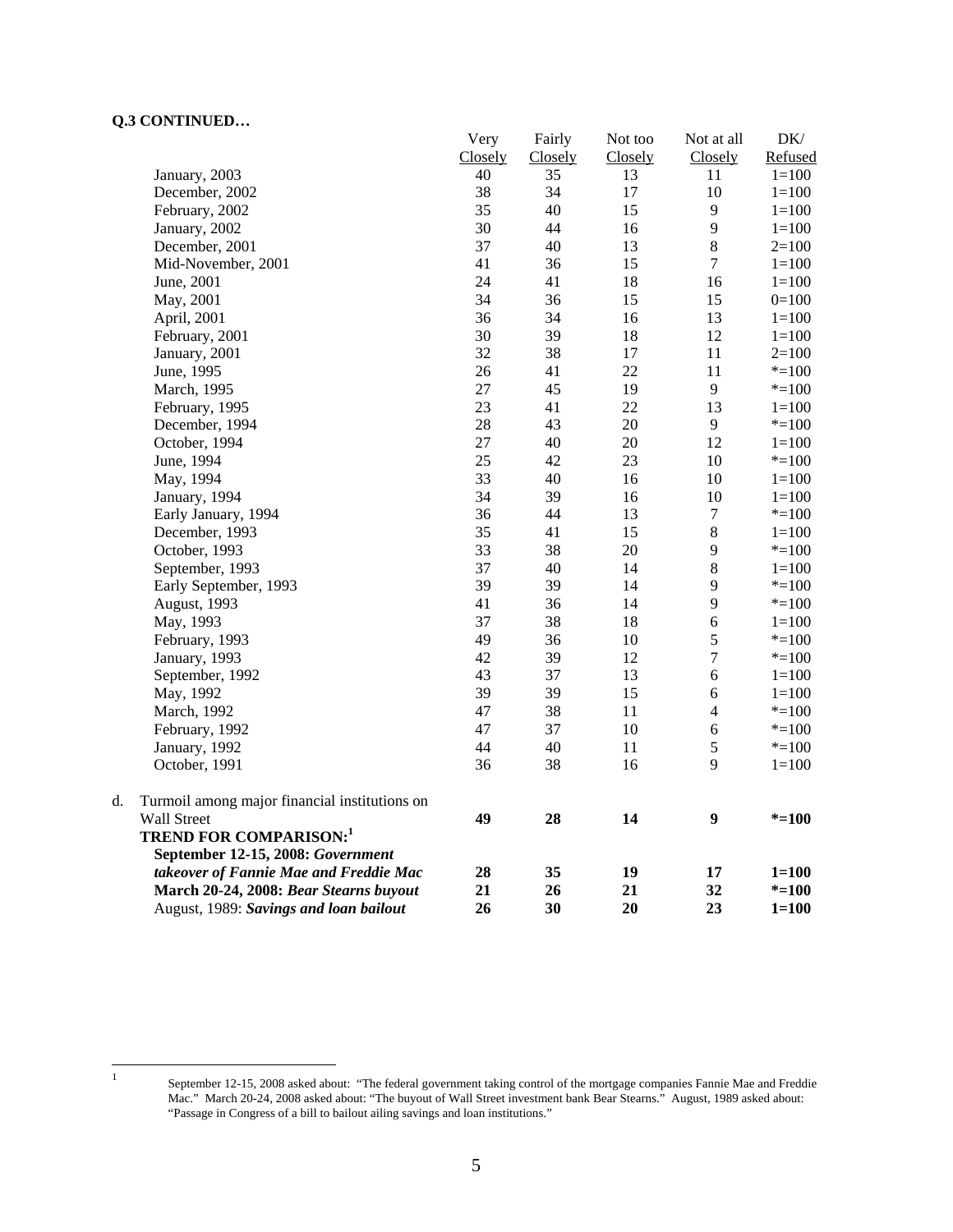#### **QUESTIONS 4 THROUGH 7 HELD FOR FUTURE RELEASE**

- Q.8 How well would you say you understand recent financial problems involving Wall Street investment banks and other companies with ties to the housing market? **[READ IN ORDER]** 
	- 24 Very well
	- 48 Fairly well<br>22 Not too well
	- Not too well [OR]
	- 6 Not well at all
	- \* Don't know/Refused **(VOL. DO NOT READ)**
	- 100

#### **QUESTION 9 HELD FOR FUTURE RELEASE**

- Q.10 Regardless of which candidate you prefer, which candidate do you think could best address the problems investment banks and companies with ties to the housing market are having? **[READ AND ROTATE]**
	- 47 Barack Obama
	- John McCain
	- 3 Both/Either **(VOL. DO NOT READ)**
	- 8 Neither **(VOL. DO NOT READ)**
	- 7 Don't know/Refused **(VOL. DO NOT READ)**
	- 100

Q.10a How much if anything have you heard about each of the following? Have you heard a lot, a little or nothing at all? **[READ ITEMS; ROTATE ITEMS]** 

| a. | Merrill Lynch being sold to Bank of America                                                       | A lot<br>49 | A little<br>37 | Nothing<br>at all<br>14 | DK/<br>Refused<br>$* = 100$ |
|----|---------------------------------------------------------------------------------------------------|-------------|----------------|-------------------------|-----------------------------|
| b. | The investment bank Lehman Brothers filing for<br>bankruptcy                                      | 59          | 28             | 13                      | $* = 100$                   |
| c. | The insurance company AIG receiving a loan of up to<br>\$85 billion from the Federal Reserve Bank | 64          | 24             | 12                      | $* = 100$                   |
| d. | A government plan to take over bad loans from major<br>banks and financial institutions           | 58          | 30             | 12                      | $0=100$                     |

- Q.10b Based on what you have read and heard, do you think that the government is doing an excellent, good, only fair or poor job handling the financial problems on Wall Street?
	- 2 Excellent<br>17 Good Good
	- 44 Only fair
	- 33 Poor
	- 4 Don't know/Refused **(VOL.)**
	- 100